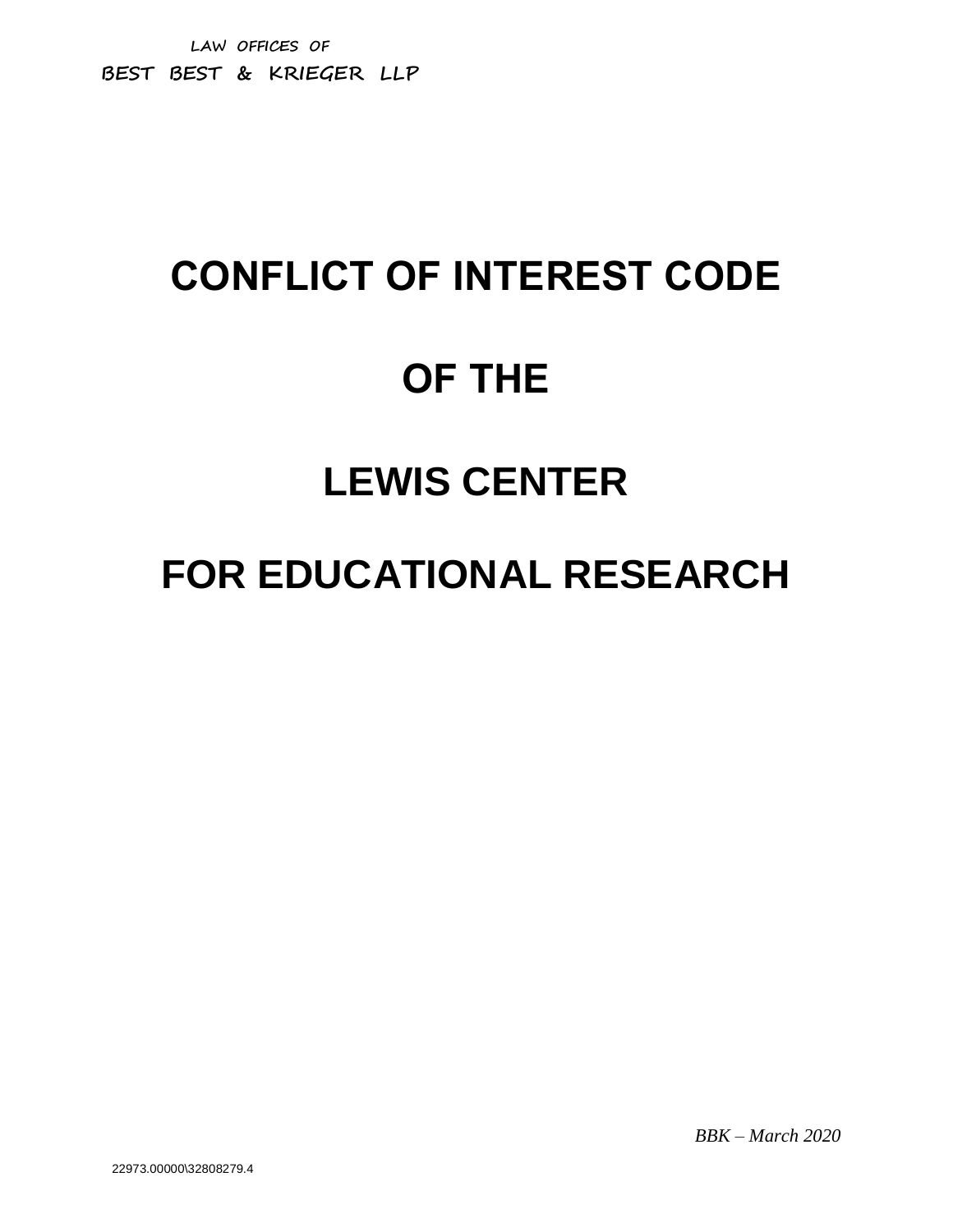# **CONFLICT OF INTEREST CODE FOR THE LEWIS CENTER FOR EDUCATIONAL RESEARCH**

## **(Amended April 13, 2020)**

The Political Reform Act (Gov. Code § 81000, et seq.) requires state and local government agencies to adopt and promulgate conflict of interest codes. The Fair Political Practices Commission has adopted a regulation (2 Cal. Code of Regs. § 18730) which contains the terms of a standard conflict of interest code, which can be incorporated by reference in an agency's code. After public notice and hearing it may be amended by the Fair Political Practices Commission to conform to amendments in the Political Reform Act. Therefore, the terms of 2 California Code of Regulations section 18730 and any amendments to it duly adopted by the Fair Political Practices Commission are hereby incorporated by reference. This incorporation page, Regulation 18730 and the attached Appendix designating positions and establishing disclosure categories, shall constitute the conflict of interest code of the **Lewis Center For Educational Research** (the "**Center**").

All officials and designated positions required to submit a statement of economic interests shall file their statements with the **President/CEO Executive Assistant** as the Center's Filing Officer. The **President/CEO Executive Assistant** shall retain the original statements filed by all officials and designated positions and make the statements available for public inspection and reproduction during regular business hours. (Gov. Code § 81008.)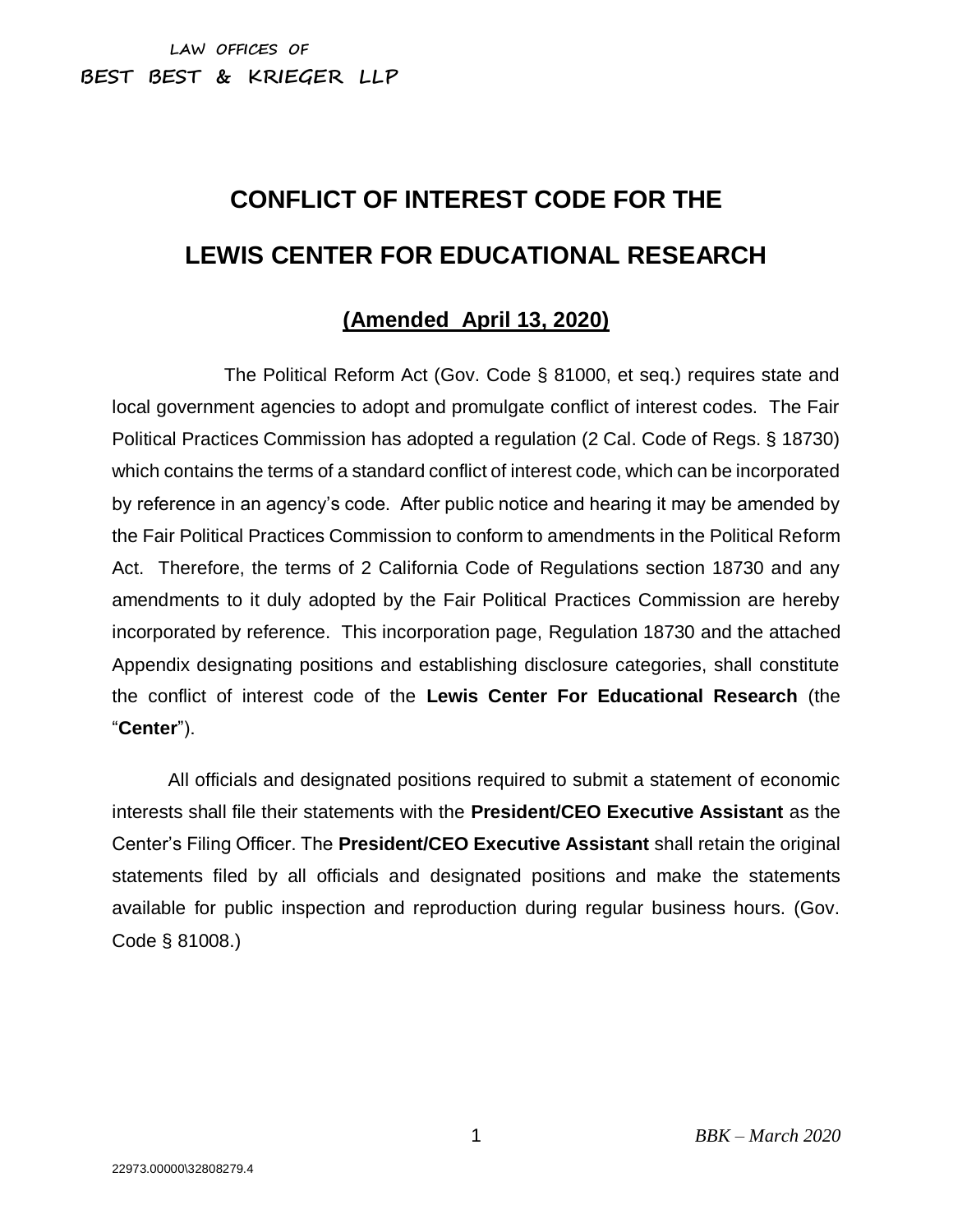**LAW OFFICES OF BEST BEST & KRIEGER LLP**

# **APPENDIX**

# **CONFLICT OF INTEREST CODE OF THE LEWIS CENTER FOR EDUCATIONAL RESEARCH**

## **(Amended April 13, 2020)**

# **PART "A"**

#### **OFFICIALS WHO MANAGE PUBLIC INVESTMENTS**

Center Officials who manage public investments, as defined by 2 Cal. Code of Regs. § 18700.3, have been included among the following "Designated Positions" as subject to Disclosure Categories 1 and 2 of the Center's Code, to indicate the broadest of disclosure requirements. However, note that those who manage public investments are subject to even broader disclosure requirements under Government Code Section 87200 et seq. [Regs. § 18730(b)(3)] These positions are listed here for informational purposes only<sup>1</sup>:

Members of the Board of Directors

President/CEO

Director, Financial Services

Investment Consultants

 $\overline{a}$ 1

Individuals holding one of the above-listed positions may contact the Fair Political Practices Commission for assistance or written advice regarding their filing obligations if they believe that their position has been categorized incorrectly. The Fair Political Practices Commission makes the final determination whether a position is covered by § 87200.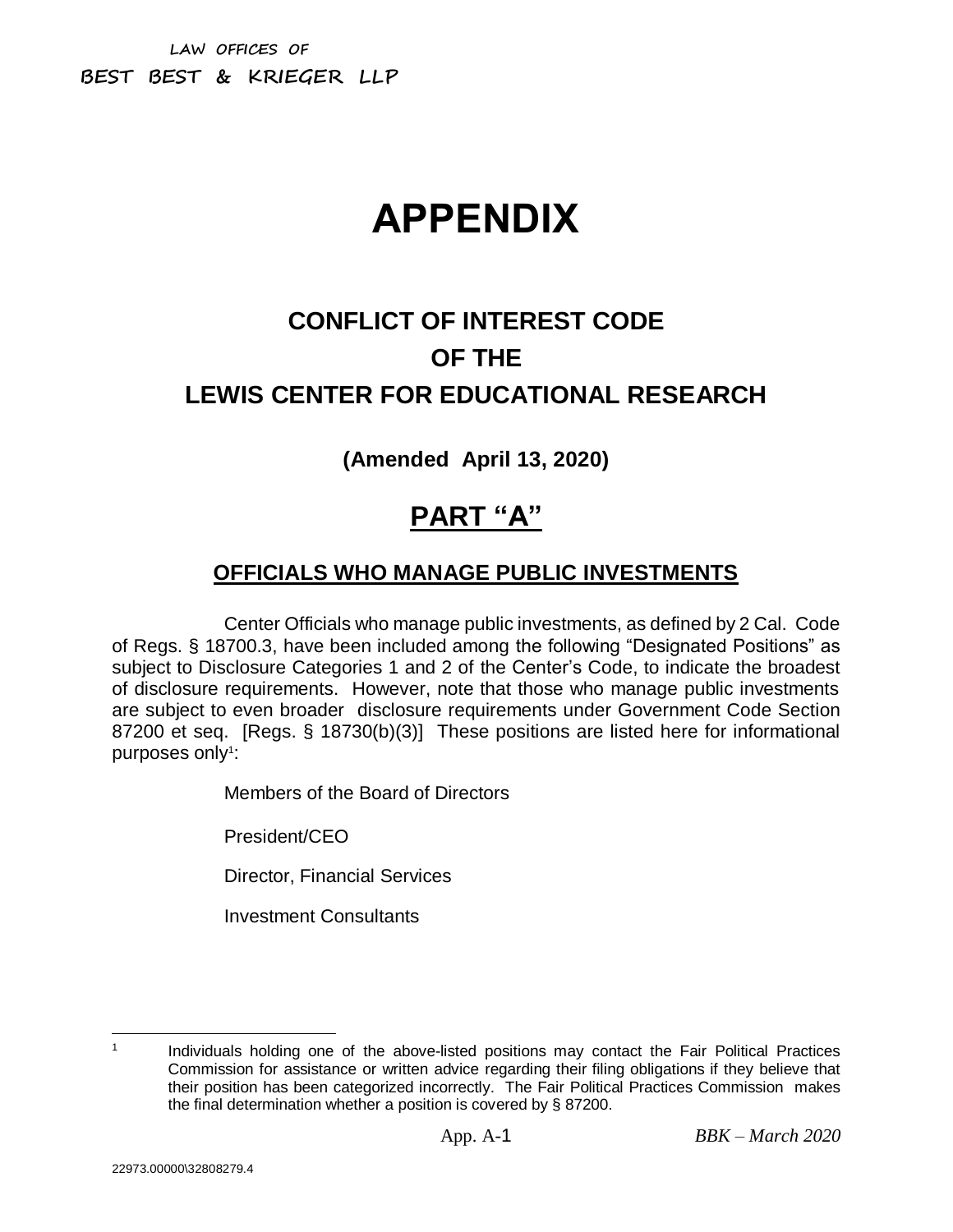## **DESIGNATED POSITIONS**

#### **GOVERNED BY THE CONFLICT OF INTEREST CODE**

| <b>DESIGNATED POSITIONS'</b><br><b>TITLE OR FUNCTION</b> | <b>DISCLOSURE CATEGORIES</b><br><b>ASSIGNED</b> |
|----------------------------------------------------------|-------------------------------------------------|
| <b>ASB &amp; School Club Accountant</b>                  | 5                                               |
| <b>Athletics Director</b>                                | 5                                               |
| Director, Financial Services                             | 1, 2                                            |
| Director, Human Resources                                | 5                                               |
| Director, Information Technology                         | 5                                               |
| Director, Student Support Services                       | 5                                               |
| <b>Facilities Manager</b>                                | 4                                               |
| <b>General Counsel</b>                                   | 1, 2                                            |
| <b>Members, Board of Directors</b>                       | 1, 2                                            |
| President/CEO                                            | 1, 2                                            |
| Principal (ALL)                                          | 5                                               |

Consultants and New Positions<sup>2</sup>

 $\overline{a}$ 2

Individuals providing services as a Consultant defined in Regulation 18700.3 or in a new position created since this Code was last approved that makes or participates in making decisions shall disclose pursuant to the broadest disclosure category in this Code subject to the following limitation:

The President may determine that due to the range of duties or contractual obligations, it is more appropriate to assign a limited disclosure requirement. A clear explanation of the duties and a statement of the extent of the disclosure requirements must be in a written document. (Gov. Code Sec. 82019; FPPC Regulations 18219 and 18734.). The President's determination is a public record and shall be retained for public inspection in the same manner and location as this Conflict of Interest Code. (Gov. Code Sec. 81008.)